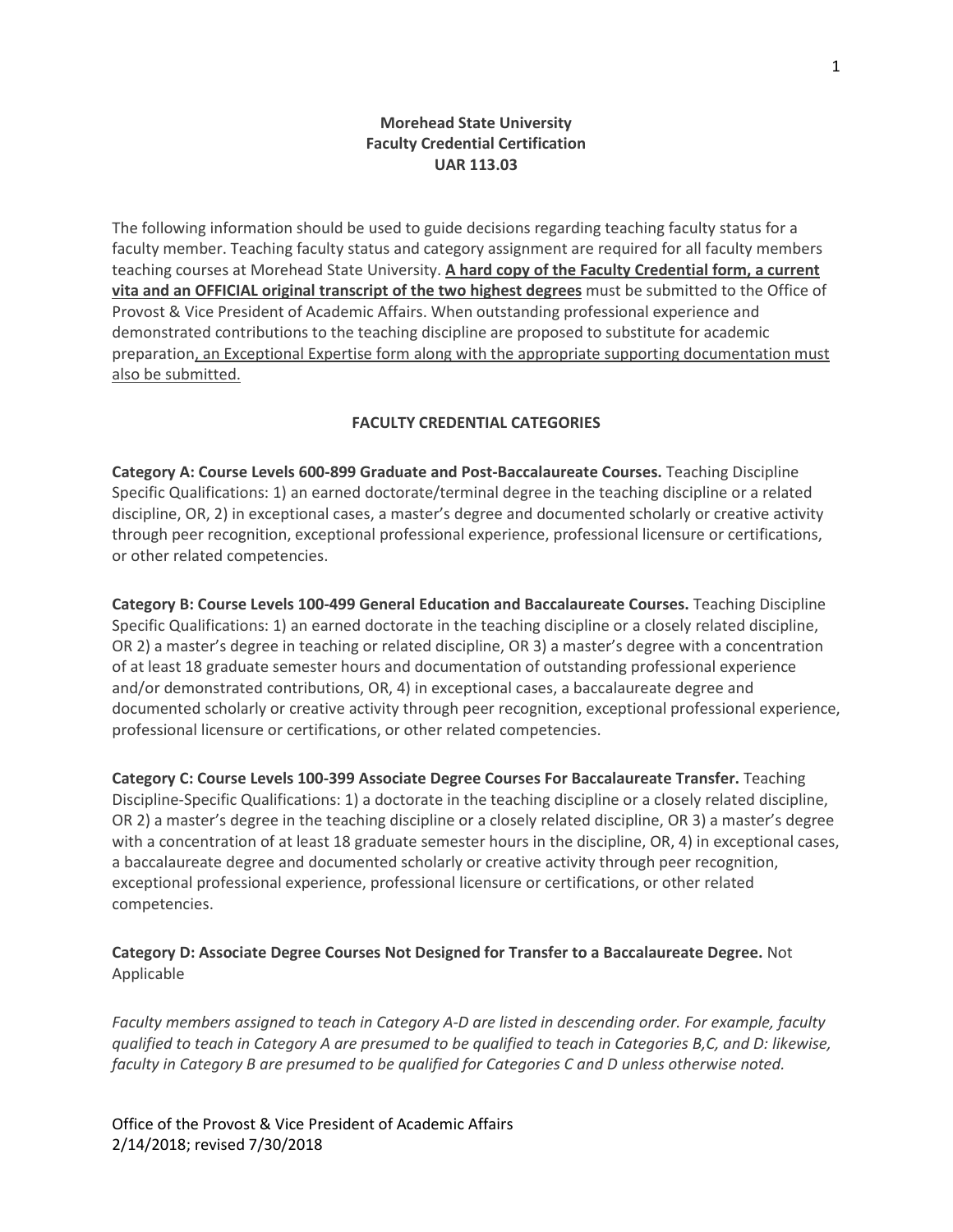## **Additional Faculty Credential Categories**

**Category E: Course Levels 100-499 Laboratories Graduate Teaching Assistants with More Than 18 Graduate Hours.** Teaching Discipline-Specific Qualifications: 1) a master's degree, OR 2) 18 graduate semester hours, direct supervision by a faculty member experienced in the teaching discipline, regular in-service training, and planned and periodic evaluations. May be assigned primary teaching responsibility for introductory courses in the discipline, usually those at the 100 level.

**Category F: Course Levels 100-499 Only Laboratory Sections Graduate Teaching Assistants with Fewer Than 18 Graduate Hours.** Teaching Discipline-Specific Qualifications: All students in this category must be enrolled in good standing in an appropriate graduate program and hold a bachelor's degree in or related to the discipline. May assist in teaching, or be assigned secondary teaching responsibility for laboratory and breakout sections. Students must also be supervised by a faculty member experienced in the teaching discipline, have regular in-service training, and undergo planned and periodic evaluations.

**Category G: Course Levels 100-499 ROTC/U.S. Military Science Programs.** Faculty and staff in this category should hold: 1) a master's degree in an appropriate subject area, OR, 2) a bachelor's degree in an appropriate subject area combined with two years of military service and documented success in specialty military training, OR, 3) an associate's degree in an appropriate subject area combined with three years of military service and documented success in specialty military training, OR, 4) Cadet Command-approved ROTC instruction as denoted in the Memorandum of Agreement with the U.S. Army.

**Category H: Course Levels Below 100 Remedial / Developmental Courses.** Faculty and staff instructing remedial/developmental courses, which do not count towards graduation credit hour requirements, must hold a bachelor's degree in the teaching discipline or a related field AND show documented training or classroom experience in the area.

**Category I: Course Levels Below 100 ESL English As A Second Language**. Full-time and part-time instructors of ESL courses, which do not count towards graduation credit hour requirements, should hold a master's degree in TESOL or a closely related field. Graduate Teaching Assistants in TESOL or a related degree field must have a documented enrollment or completion of a methods and materials in teaching ESL.

**Category J: Course Level 100 Non-disciplinary First Year Seminar/Student Success Courses.** First Year Seminar (FYS) is a non-disciplinary 100-level credit bearing success course for entering students. Individuals teaching FYS courses at the 100- level should ideally hold: 1) a master's degree, OR 2) Individuals holding a baccalaureate degree with one or more of the following attributes may also be considered with approval of the Provost and Vice President for Academic Affairs: a) 18 graduate credits, OR b) a professional teaching certification, OR c) a minimum of three years career experience in a university environment. All individuals who teach FYS must undergo annual in-service training and periodic evaluations by the Office of the Provost and Vice President for Academic Affairs. *Faculty members could be qualified to teach courses in Categories A-D and also one or more Categories E-J.*

Office of the Provost & Vice President of Academic Affairs 2/14/2018; revised 7/30/2018